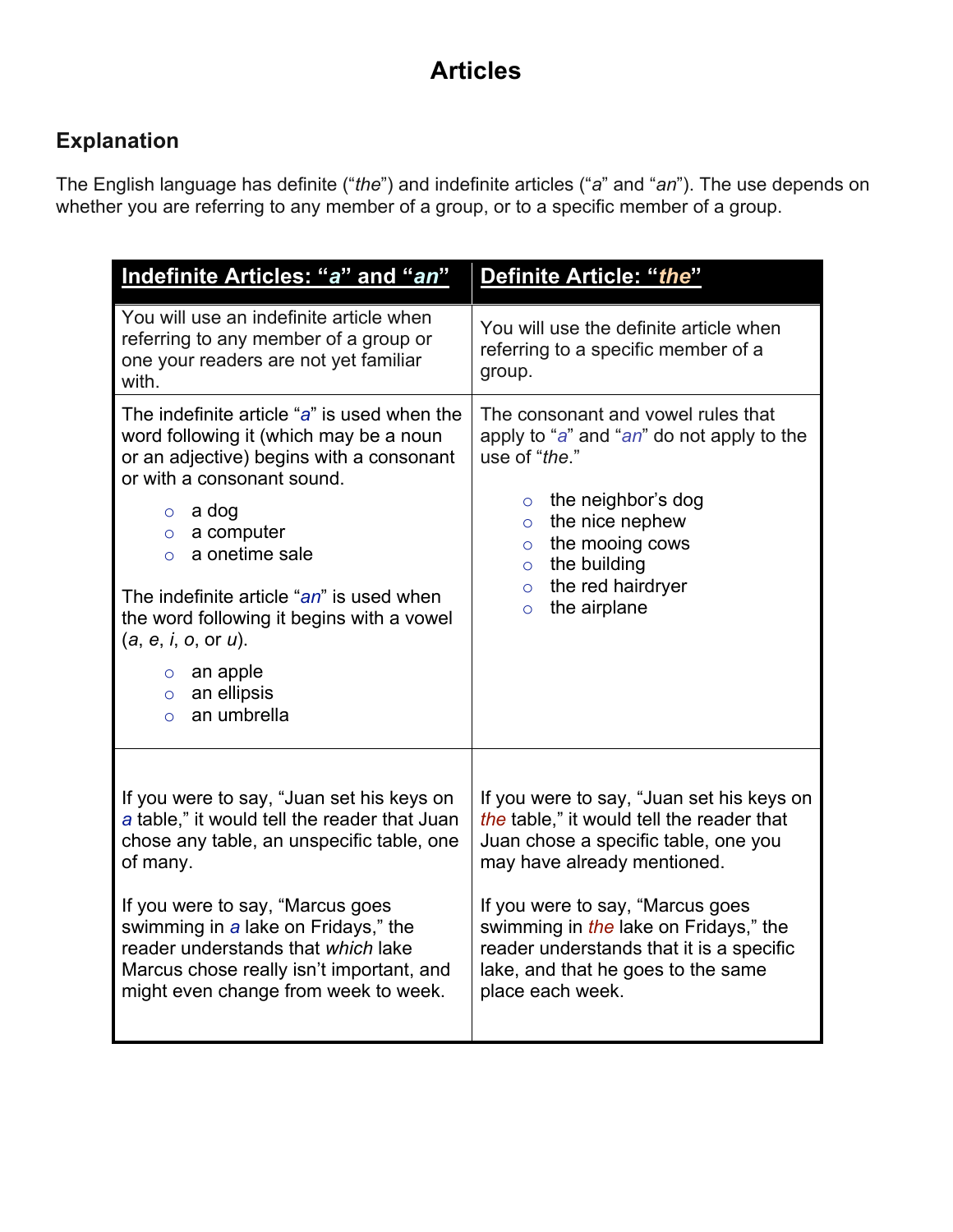#### **Plural Indefinite Article -** *some*

You will use the word "*some*" before a plural noun (or its modifying adjective):

- o some hairs
- o some boxes

The singular: I put all of my clothes in *a* box I found in the basement. The plural: I put all of my clothes in *some* boxes I found in the basement.

#### **Plural Nouns**

Plural nouns do not require an indefinite article: "I love apples," instead of "I love an apples." (You must use the definite article if you have already introduced the idea or are referring to a specific member of a group: "I love *the* apples grown across the street.")

#### **Non-count Nouns**

Non-count nouns, which include concepts and ideas that cannot be counted in number, may or may not require an article: no one hard and fast rule applies. You can write "Kindness spreads like wildfire," instead of "A kindness spreads like wildfire," or "The kindness spreads like wildfire" (unless you are referring to a specific kindness mentioned elsewhere in your writing, as in "the kindness you showed me").

#### **Proper Nouns**

Proper nouns, which name a particular person, place or thing, sometimes take the article "*the*" and sometimes do not.

- $\circ$  Soda is damaging to your teeth, but everyone still drinks it.
- o *The* soda in my cup is flat, so I think I will throw it out.
- o We are going to meet at *the* White House.

#### Do not use "*the*" before:

- o names of countries (except *the* Netherlands, the United Arab Emirates, and *the* United States)
- o names of cities, towns or states
- o names of streets
- o names of lakes and bays (except a group of lakes—*the* Great lakes)
- o names of mountains (except mountain ranges—*the* Rockies)
- o names of continents
- o names of islands (except island chains—*the* Canary islands)

#### Do use "*the*" before:

- o names of rivers, oceans and seas
- $\circ$  points on the globe
- o geographical areas
- o deserts, forests, gulfs and peninsulas

*Adapted from:*

*http://www.owl.english.purdue.edu/handouts/esl/eslart.html 3/14/06 – 10:00AM & The Brief Holt Handbook, Fourth Edition, Kirszner & Mandell, 2004*